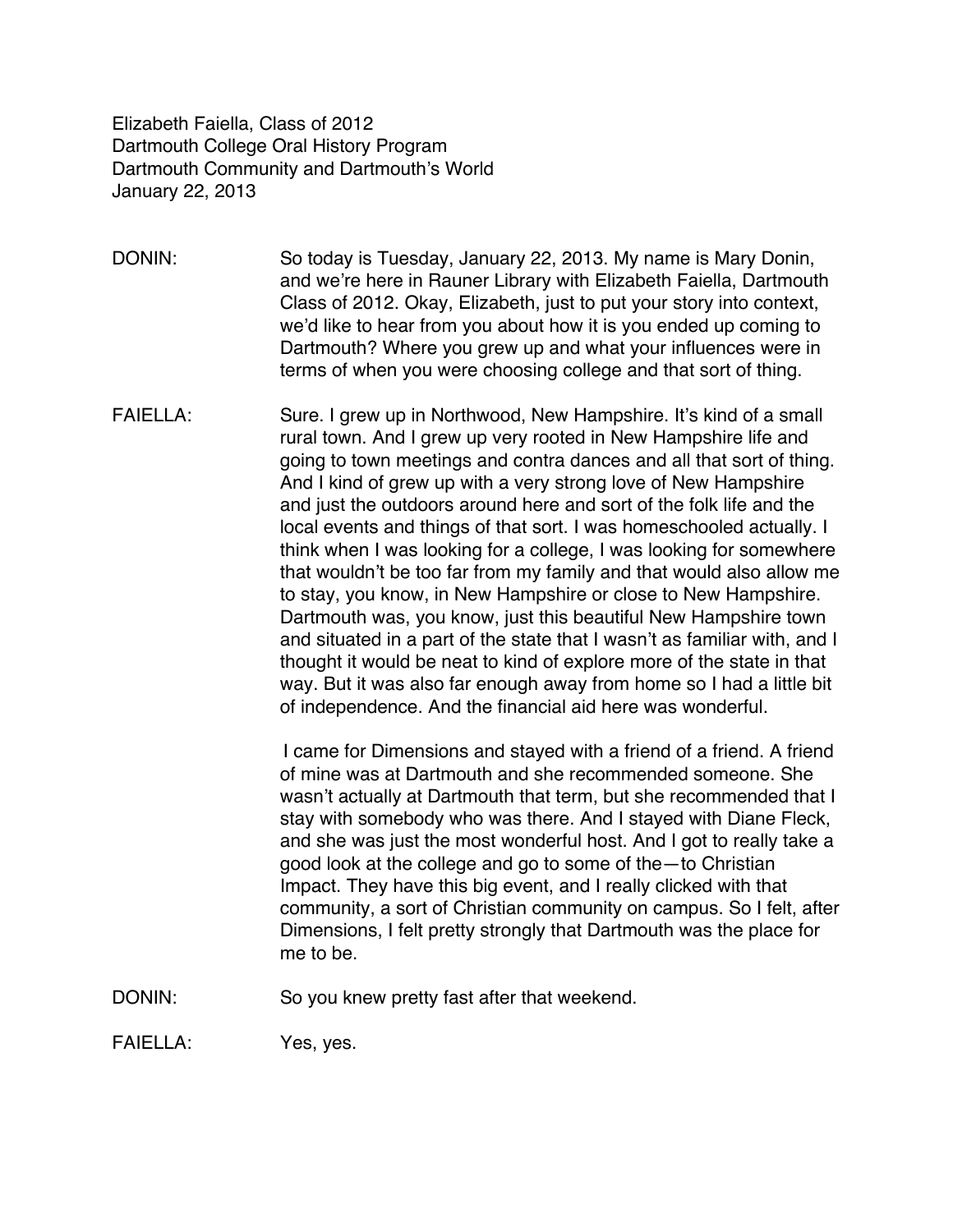- DONIN: Now, had you been around Hanover before you came to see Dartmouth?
- FAIELLA: I really had not-I came to Dartmouth one time, I think, when I was probably 13 or 14 just visiting. I can't remember exactly why. I was there on a trip with my family. And, you know, we walked around the campus. But I didn't remember much from that. So my main experience of New Hampshire had been sort of the southeastern seacoast area.
- DONIN: Oh.
- FAIELLA: I'd stayed pretty much in the southern part of the state.
- DONIN: Mm-hmm. Now tell me, in your family are you the oldest child?
- FAIELLA: I'm the middle child. I have an older brother and a younger brother.

DONIN: And they hadn't gone to Dartmouth or anything?

- FAIELLA: No.
- DONIN: So you're the first in your family to come to Dartmouth?
- FAIELLA: Yes.
- DONIN: Great.
- FAIELLA: I have an uncle who came.
- DONIN: Yes, yes. Well, that counts probably.
- FAIELLA: Yes.
- DONIN: Had you heard stories about it from him? Did he talk about it much?
- FAIELLA: Yes, he loved Dartmouth. He talks about moving back to Hanover. He lives in New York right now, but he—yes, he just absolutely loved Dartmouth, and he was in a fraternity here and really bonded with the people here and really loved the area.
- DONIN: Nice. Yes. So what were you looking for in terms of Did you have anything sort of fixed in your mind about what you were expecting to find in your college experience?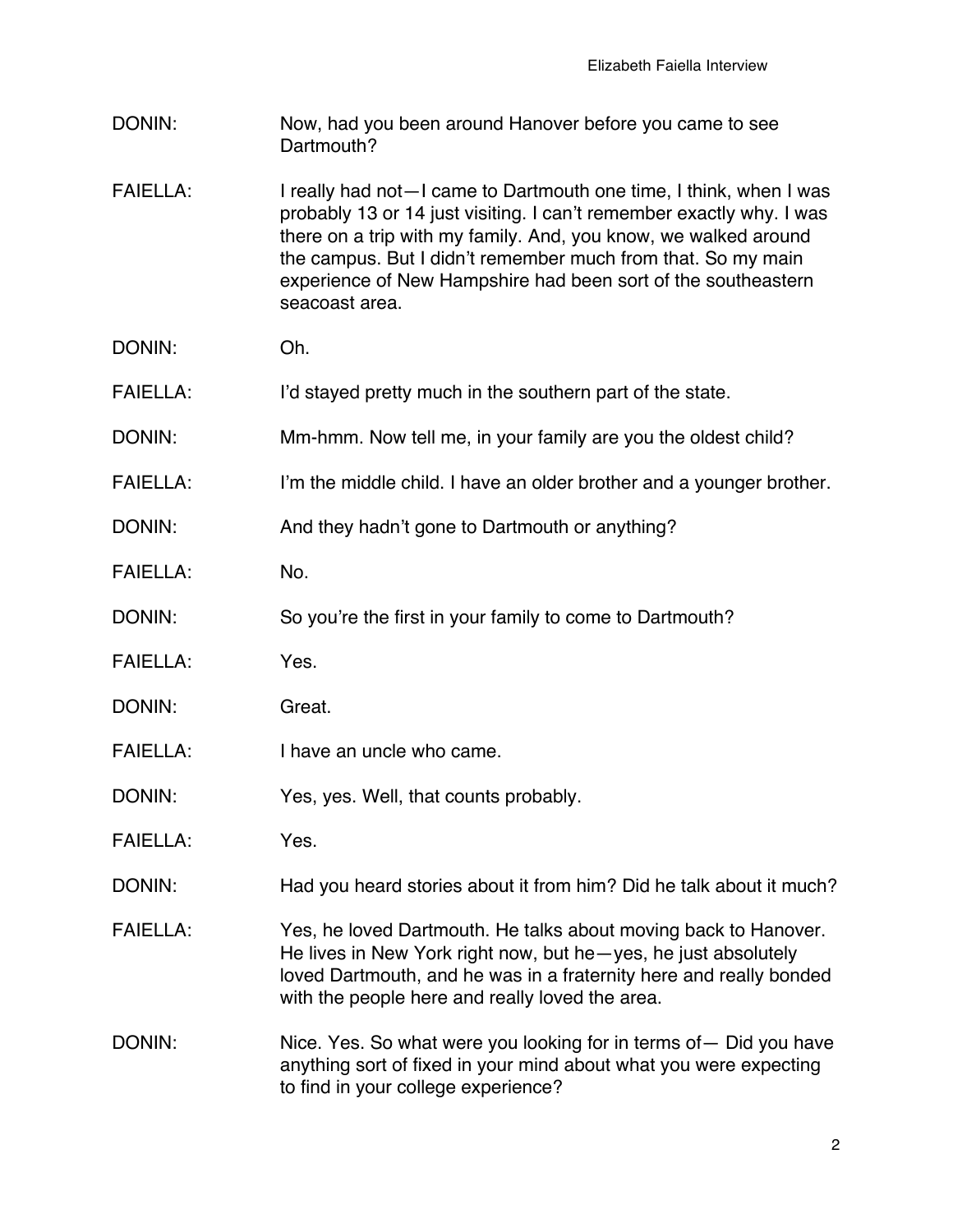| <b>FAIELLA:</b> | I was hoping for a challenging academic experience. That was<br>something I actually didn't mention. When I came up to visit, I<br>visited a class that Allen Koop was teaching in the History<br>Department, and he's just this wonderful history professor. And I<br>was blown away with how the students like were so, you know,<br>willing to contribute to the class discussion and how engaged they |
|-----------------|-----------------------------------------------------------------------------------------------------------------------------------------------------------------------------------------------------------------------------------------------------------------------------------------------------------------------------------------------------------------------------------------------------------|
|                 | were, and, you know, his kind of thought-provoking style of<br>teaching. So I was really looking for something that would challenge                                                                                                                                                                                                                                                                       |
|                 | me. I was looking for a good liberal arts background. I'm interested<br>in journalism. But I thought, well, maybe I want to do something a<br>little less meta than journalism in undergrad. And I was thinking                                                                                                                                                                                           |
|                 | about history. What was the original question?                                                                                                                                                                                                                                                                                                                                                            |

- DONIN: What you were looking for. No, you answered the question. Yes. So you were looking for a good academic experience in liberal arts.
- FAIELLA: Right. And also a good strong community, you know, just like myparticularly a good sort of Christian family to kind of bond with. And then also just communities around campus like, you know, the Italian Club really interested me and the singing groups and things like that.
- DONIN: And you found it all.
- FAIELLA: I did.
- DONIN: Did you?
- FAIELLA: Yes. [Laughs]
- DONIN: So tell us about your experience of first coming here. What dorm did they put you in, and did you do a freshman trip and all that?
- FAIELLA: I did. Yes. So my dorm was Zimmerman in East Wheelock. And I applied for East Wheelock because I thought it sounded like a really interesting place to live. They have these interesting arts programs and guests and things like that. It was a real cool opportunity. And then I actually—I did do a freshman trip. And I'm one of those very odd people who did not much enjoy it. I love hiking, I love, you know, the outdoors. But I think that on my trip maybe it was just the trip I was with or something. But we talked a lot about the Greek life at the college, and that wasn't something I was as interested in. And, you know, I did of course have some great experiences on the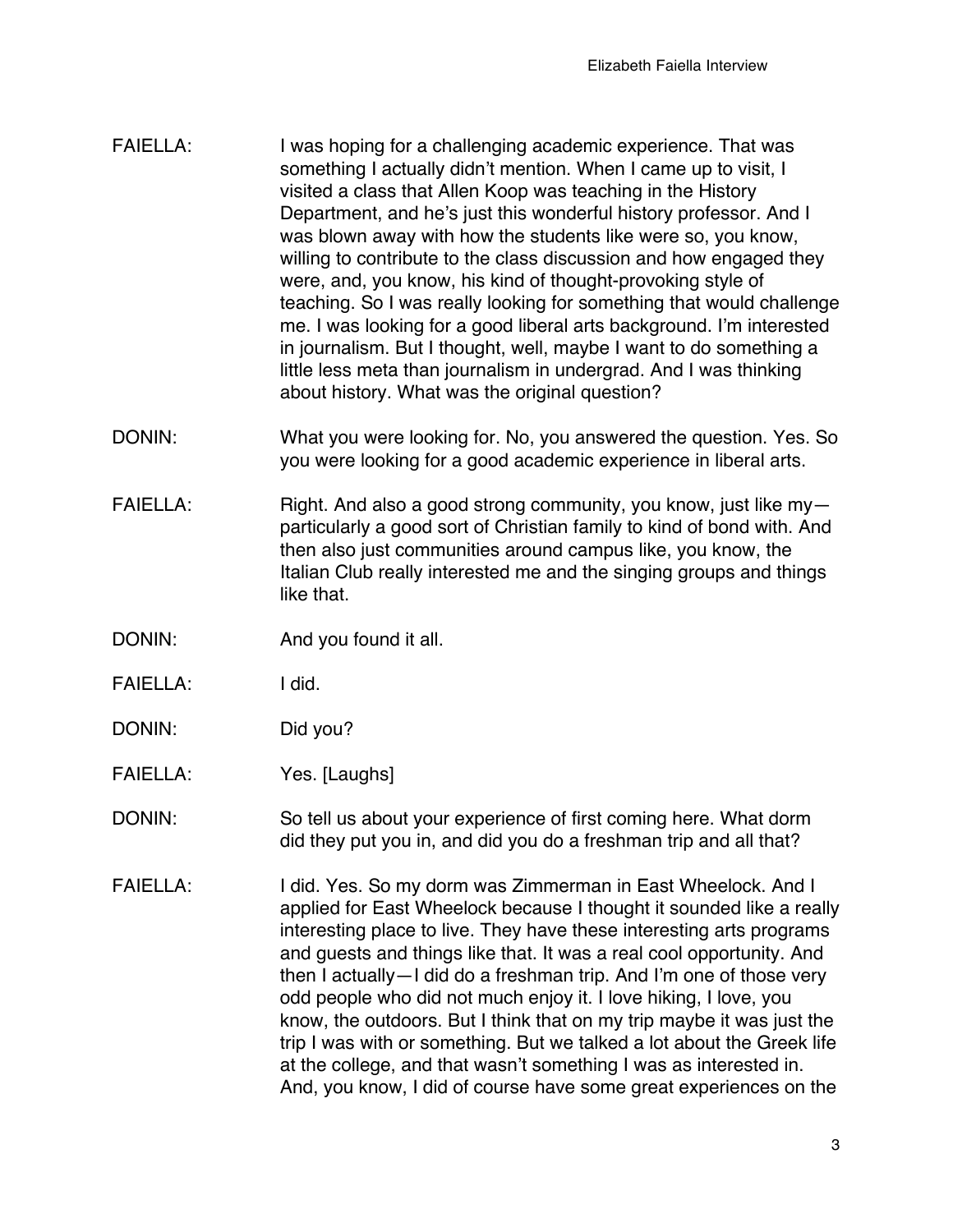trip. But I felt almost…. And then also there was this kind of very outgoing attitude about trips, which for some people that's wonderful and welcoming. But to me I wasn't sure that it was entirely—I felt, well, I don't really know these people very well yet. I was like I don't know how this can be really sincere. So I didn't have the most positive trip experience.

 But what I did have a positive experience of when I arrived on campus was I got involved in the singing group X.ado, which is an a cappella group, a Christian a cappella group and service-based. And they were just this wonderfully welcoming community. They were so, you know, excited to have me there. And just sincerely wanted to get to know me very well. And, you know, I loved singing with them. I loved the songs that they would sing. And there was this real feeling of belonging there. So that was really positive. And then also I met a bunch of friends in East Wheelock that I pretty soon kind of became close with. It was kind of funny because I met a few people my first day when I arrived on campus to move into my dorm, who are some of my absolute best friends now. And I wound up just seeing them throughout college and becoming closer with them.

- DONIN: I think the cluster, the East Wheelock Cluster, is known for being a very sort of tight-knit community.
- FAIELLA: Yes.
- DONIN: Within themselves.
- FAIELLA: It's true. I think part of it is it's a little bit farther from the center of campus. And so, you know, people might…are kind of close together a lot, and they don't do as much traveling back and forth maybe to other dorms and to campuses as people elsewhere on campus might do.
- DONIN: So that was a perfect match for you.
- FAIELLA: Yes, it worked really well. It was great.
- DONIN: And it's interesting what you say about—you're not the first who said that their reaction to the freshman trips. Although the intention is good, that it's to make everybody relax and realize that everybody's sort of in the same boat, they've found that level of sort of fake friendship impossible to sustain over a long period of time.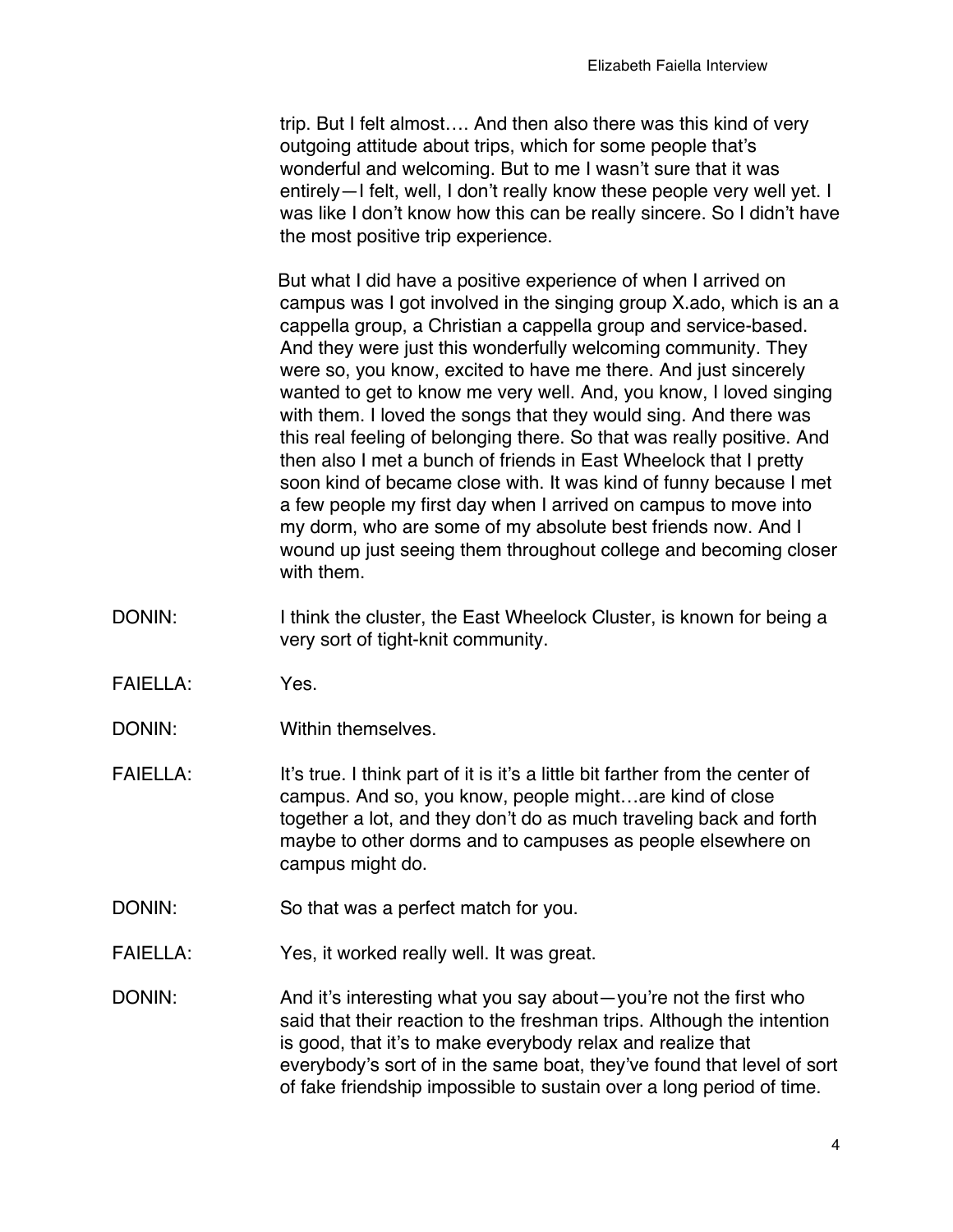## FAIELLA: Mm-hmm.

## DONIN: And for some people it worked, and some people it just didn't sort of feel true somehow.

- FAIELLA: Yes. I think that might be it. For some people that might be a great way of connecting initially. But for me, I feel like I can't kind of jump into things like that. And it just didn't fit my way of sort of relating to people. But, I don't know. I've definitely talked with a lot of people who really enjoyed it. Maybe I just—I don't know. [Laughs]
- DONIN: Some people that works for them, and other people they have different ways of finding their comfort level in a group, and it's not dancing around with orange hair. [Laughter] The clowns that we see out in front of Robinson Hall when it's beginning. I do look at the faces of some of the students and think, oh, my goodness, what are they thinking? [Laughter]
- FAIELLA: Yes.
- DONIN: So is it safe to say that you felt you found a community pretty fast here through the a cappella group as well as Wheelock.
- FAIELLA: Yes. Yes, definitely.
- DONIN: And what about your—how did academics go for you in the beginning? How did that work out?
- FAIELLA: Well, I did well academically, but I was very stressed out, especially my first term. I was extremely stressed. I think I kind of give myself very high standards for myself, and I think that there's kind of a stereotype of overeager freshmen who feel like, you know, they can do everything and do it perfectly. And I think I was trying to do everything and do it perfectly, and that was way too much pressure.

So, you know, because I mean in addition to the a cappella group and kind of my friend group at East Wheelock, I was involved in the glee club, and I was taking voice lessons, and I was working at the Hopkins Center in marketing. And I kind of had this like crazy schedule. So it was pretty stressful, but I had great classes. One of my first classes was actually with Allen Koop, his class in the fall term. And it was Healthcare in American Society, which was a really tough class. But just extremely, you know, thought provoking,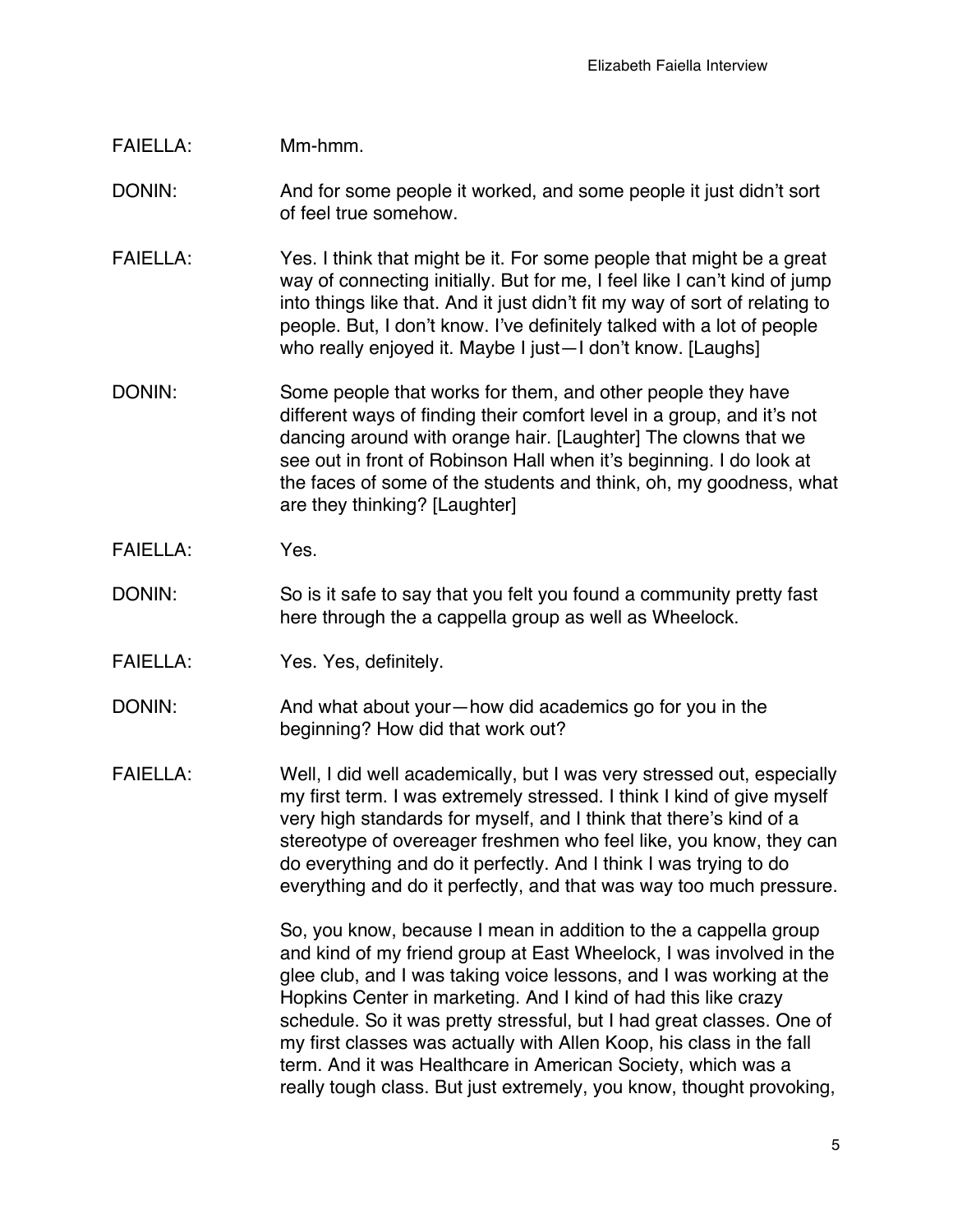and just made me—it was one of the classes that made me a history major in the end. It was really...he's a fascinating lecturer. And then my Italian class with Anna Minardi was fantastic. So, you know, I had great classes. I think I was trying to do a little too much and put myself under a lot of pressure. [Laughs]

- DONIN: You're not alone, though. I think that happens. As you say, a lot of first—you know it's a learning process.
- FAIELLA: Mm-hmm.
- DONIN: It's a learning process. But you felt well prepared to be here academically.
- FAIELLA: Yes, I did. I had actually—I'd taken a couple of college classes. During high school I'd taken classes at UNH. And that was great because, you know, I mean as a homeschooler we had like this cooperative group where we'd take classes from, you know, different homeschooling parents and things like that. But it was neat to have had a classroom, you know, college classroom experience as well in high school to kind of prepare me for this. So I did feel I came into it, you know, kind of ready for the college atmosphere. I had a sense of what the college atmosphere would be academically.
- DONIN: So was your upbringing, your family, and your homeschooling experience, did that impact what you were looking for here in terms of feeling a sense of community here at Dartmouth? For instance, before you came here, who did you consider your community at home? Did you have a group of homeschooled friends that you spent your time with? Or did you have a hobby that you made friends through? Or something like that?
- FAIELLA: My main community at home was sort of the homeschooling community around me. And then, you know, I think in our lives, at any given time, we have a number of different communities, and I had, you know, sort of my homeschooling community. I went to classes at the Concord Community Music School. And I did form a lot of friendships there. So I had kind of that community. And I think, you know, when I came to college, I wasn't 100 percent sure what community I was looking for. I think that I knew—I mean I think that a community is sort of this group that has a shared experience or a shared worldview or a shared interest or, you know, some commonality. And I think, you know, I have a number of different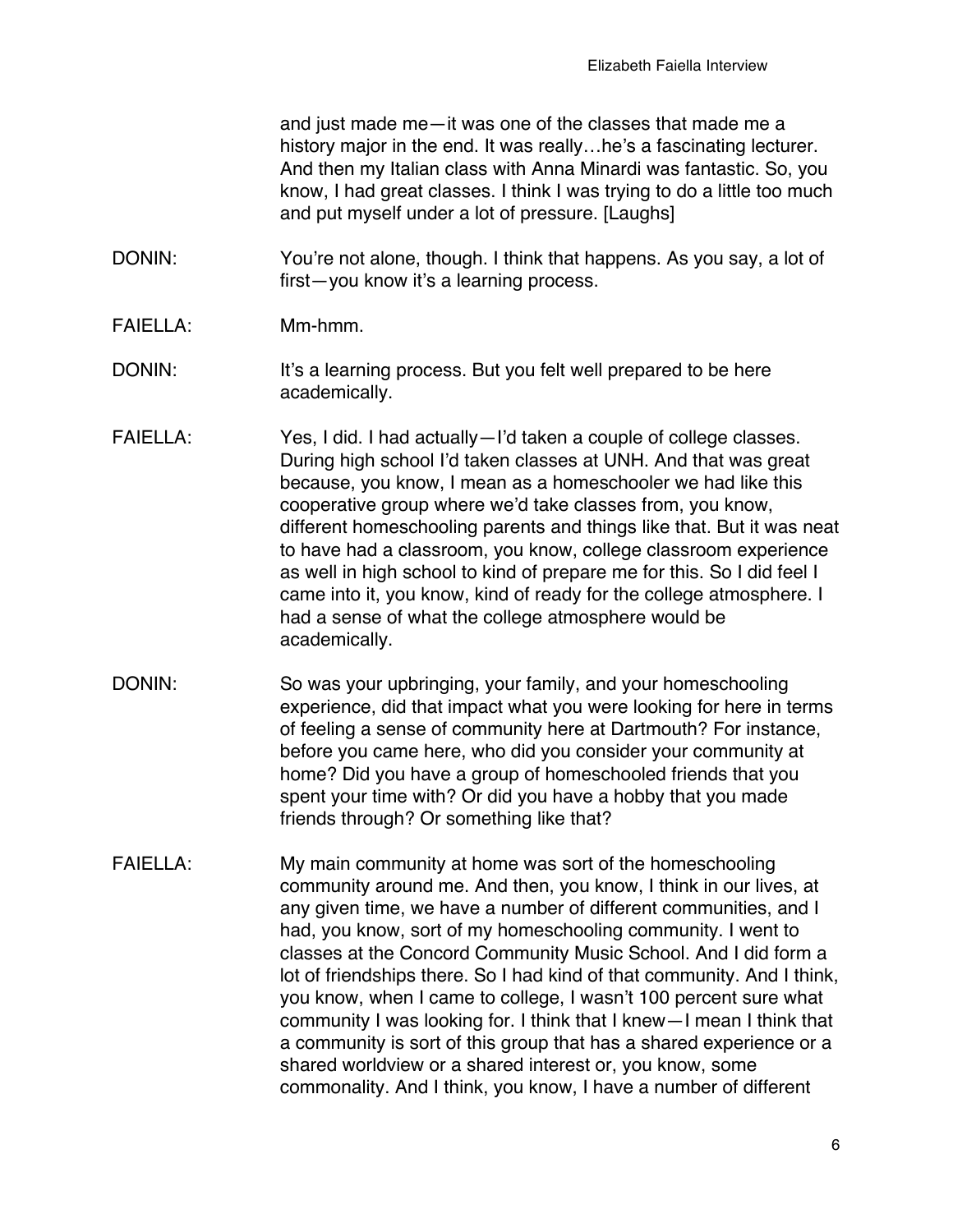interests. I mean fundamentally I wanted to find people who shared my faith and sort of my sense of what was right and wrong. I think that was kind of like one of the first things I looked for. But outside of that I certainly looked for people who shared my interest in singing. And I looked for people who had somewhere like an interest in Italian. And, you know, things like that. So, yes, I sort of took my interests and my worldview and looked for communities that meshed with those.

- DONIN: You mentioned you were at the Concord Community School. Were you doing music—was it singing that you were doing before you came here?
- FAIELLA: I did singing and violin and piano there.
- DONIN: Oh, great! Wow!
- FAIELLA: But I actually stopped doing piano after like around age 16, I think it was, to kind of focus more on singing and violin.
- DONIN: Uh-huh. And were you able to continue that here, the violin?
- FAIELLA: I continued singing. It was kind of sad, but I actually did—I didn't give up violin in college, but I did it only in my sort of spare moments, which I didn't have many of. [Laughs] So actually since college I've been trying to kind of revive my violin. I play a lot of folk music, and so I'm getting back into that. I kind of took the summer after graduation to play at farmers' markets and contra dances and things like that.
- DONIN: Oh, yes. Well, now you've got a little bit more time, although not much it doesn't sound like to me.
- FAIELLA: Yes.
- DONIN: You're so busy. So did you feel during your time here.... You said that the friends that you made in the Cluster have remained your good, close friends.
- FAIELLA: Yes.
- DONIN: DONIN: Did you have a sense that your community evolved in any way while you were here? Did it modify or change or stay the same or—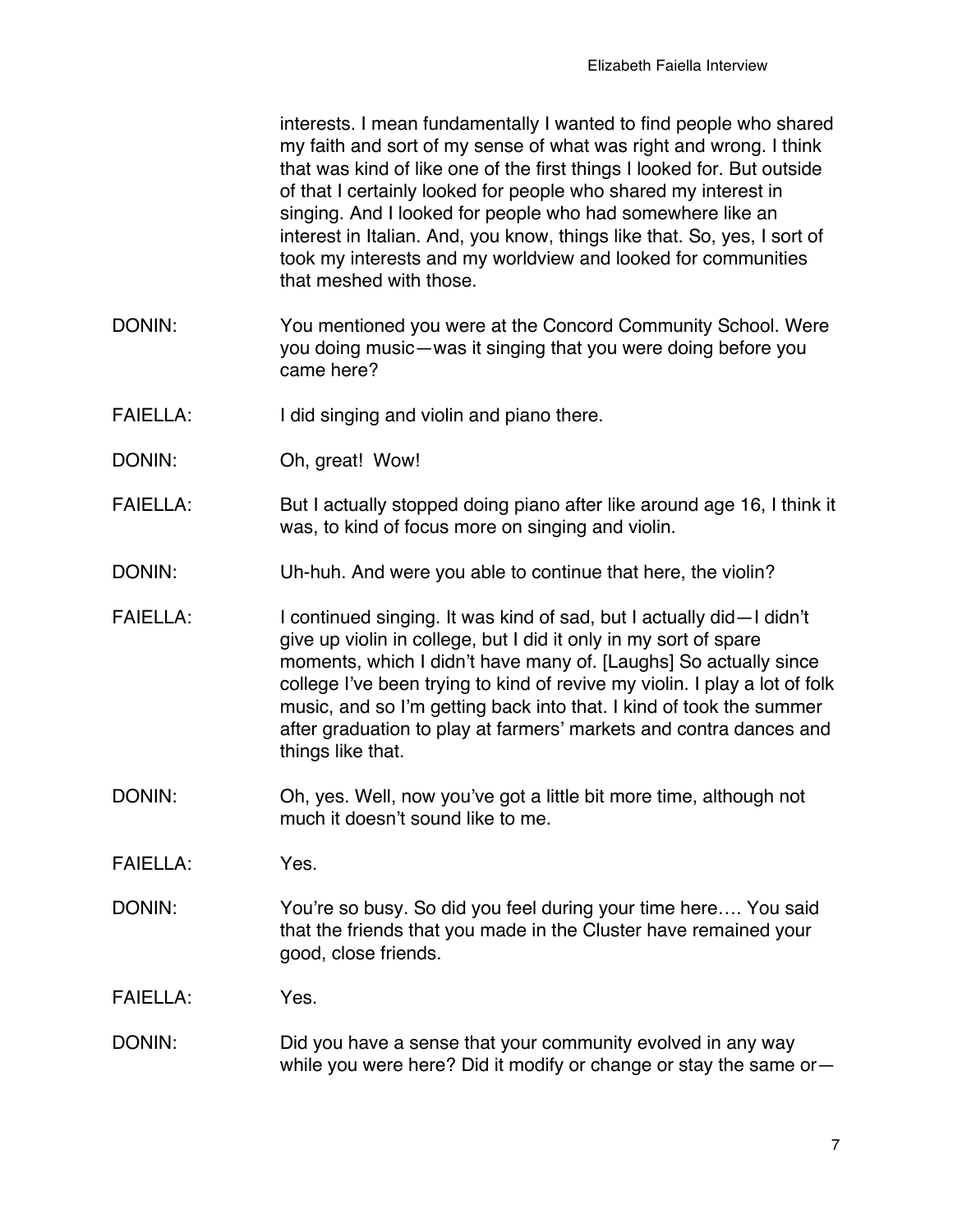| <b>FAIELLA:</b> | It did definitely change. After my second year I actually decided to<br>stop doing X ado even though I really enjoyed it. And I still had<br>wonderful friends there. I kind of felt like-it was very time- |
|-----------------|-------------------------------------------------------------------------------------------------------------------------------------------------------------------------------------------------------------|
|                 | consuming, and, you know, they were Actually part of it was a<br>choice in terms of community because I felt that I still wanted to<br>remain friends with them, but because I spent so much time with      |
|                 | that group, I wasn't getting as much of a chance to expand my<br>friend group and meet new people. And so I actually stopped doing<br>X ado and started working at the Dartmouth radio station.             |

- DONIN: Oh!
- FAIELLA: And at that time really what happened was my community started to look a little bit outward from the college. So I started living at a house downtown—
- DONIN: Oh!
- FAIELLA: — with some friends. And we sort of formed our own like off-campus community there. And it wasn't a sorority, but it was sort of, you know, a bit like that in sort of the close friendships way. And then I also started going regularly to a church actually down in Wilmot, New Hampshire.
- DONIN: Uh-huh.
- FAIELLA: And formed a community there. And I started doing this thing called the Generations Project through the Tucker Foundation where you go—it's like an adopt a grandmother sort of project or adopt a grandparent.
- DONIN: Oh.
- FAIELLA: So I started going to Lebanon pretty regularly to visit a wonderful woman there and formed a close friendship with her. So I think my friendships and my community sort of…you know I still of course had friends at the school and interacted a lot with them. But it moved off campus a little bit in my last two years.
- DONIN: DONIN: Did you do any—what do they call it?—off-campus study term?
- FAIELLA: Yes, I did. During my sophomore fall I studied abroad in Rome with the LSA Plus for Italian. And it was fantastic! It was just so much fun. Yes, I don't know. Like we were in the heart of Rome, and got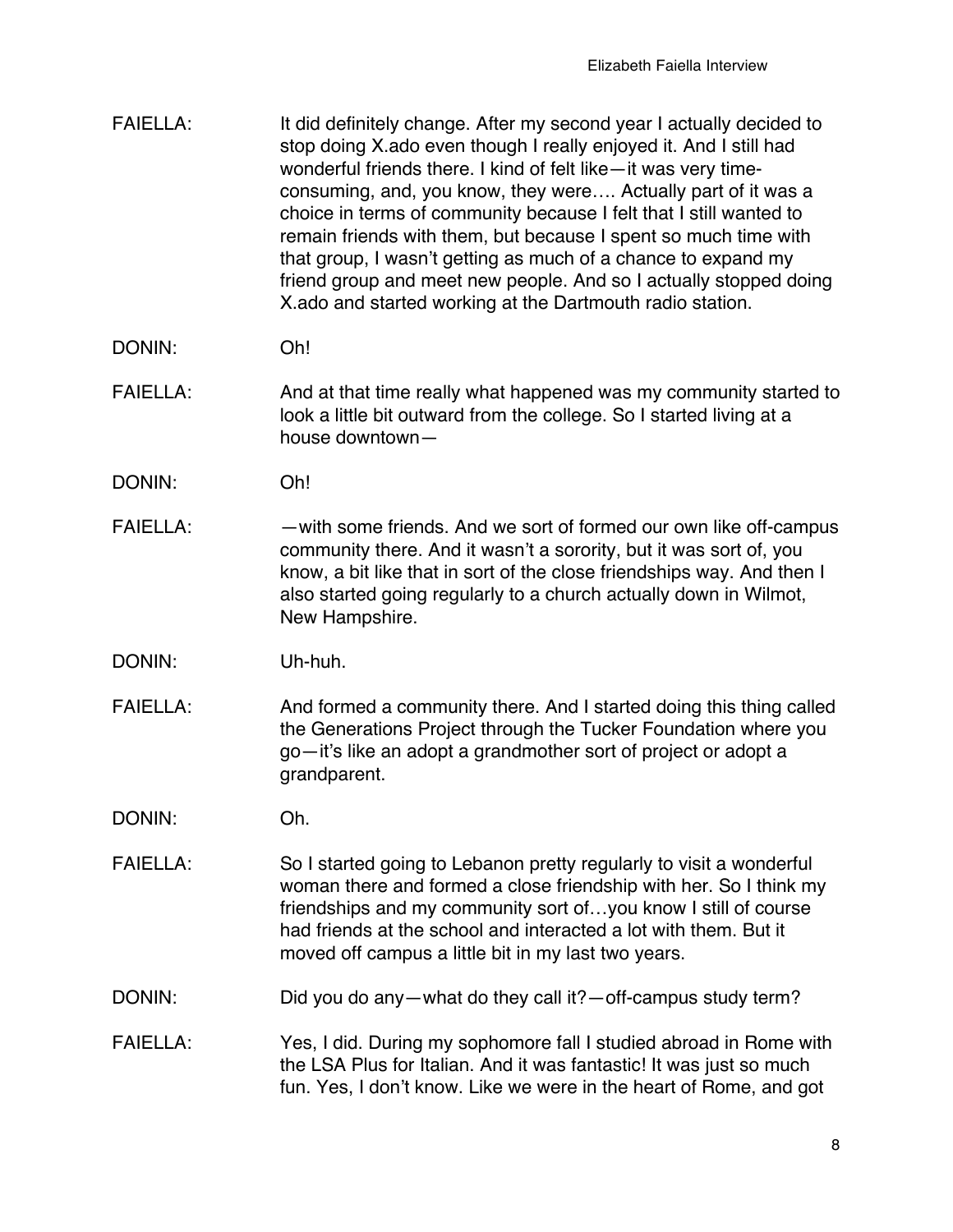to visit the Coliseum and the Pantheon, oh, it was great. It was a lot of fun.

## DONIN: Fantastic! That's a special experience that they have at Dartmouth, I have to say.

FAIELLA: Yes, yes.

DONIN: When you came here, did you ever…. The lens we're using to look at how the Dartmouth community has changed over all this period of time that we're focusing on is the concept of not feeling like you belong. That everyone experiences times when they feel that they're sort of an outsider as opposed to an insider. Did you ever experience that here at Dartmouth in any way?

- FAIELLA: I think actually that the point at which I felt most like an outsider was DOC trips. It was right before I started going here actually. And when I felt like, oh, my goodness, the entire community at Dartmouth is, you know, sort of like—is like this. You know I had sort of this idea of like a community….. You know the Dartmouth the campus newspaper the Dartmouth sends out an issue during the summer, like a freshman issue during the summer—
- DONIN: Oh, yes.
- FAIELLA: before freshmen arrive. And it was sort of, you know, all about Greek life. And that was something I kind of going into it had decided I wasn't going to sort of participate in. And so I felt at that point, you know, just before I started that, oh, my goodness, I'm never going to fit in here. You know the previous spring I had felt, oh, this is great. This is great. I can't wait. And then I wasn't so sure anymore. But as I sort of settled in and just, you know, found that there is a different side to Dartmouth than just the frat parties and things of that nature, I started to feel so much more at home and really like I had a sense of belonging and, yes, less like I was an outsider for sure.
- DONIN: I think it's true that many people when they come here, they're sort of blindsided by that whatever you call it, that Greek face of Dartmouth and the fraternity/sorority person as being the sort of norm of the students.

FAIELLA: Yes.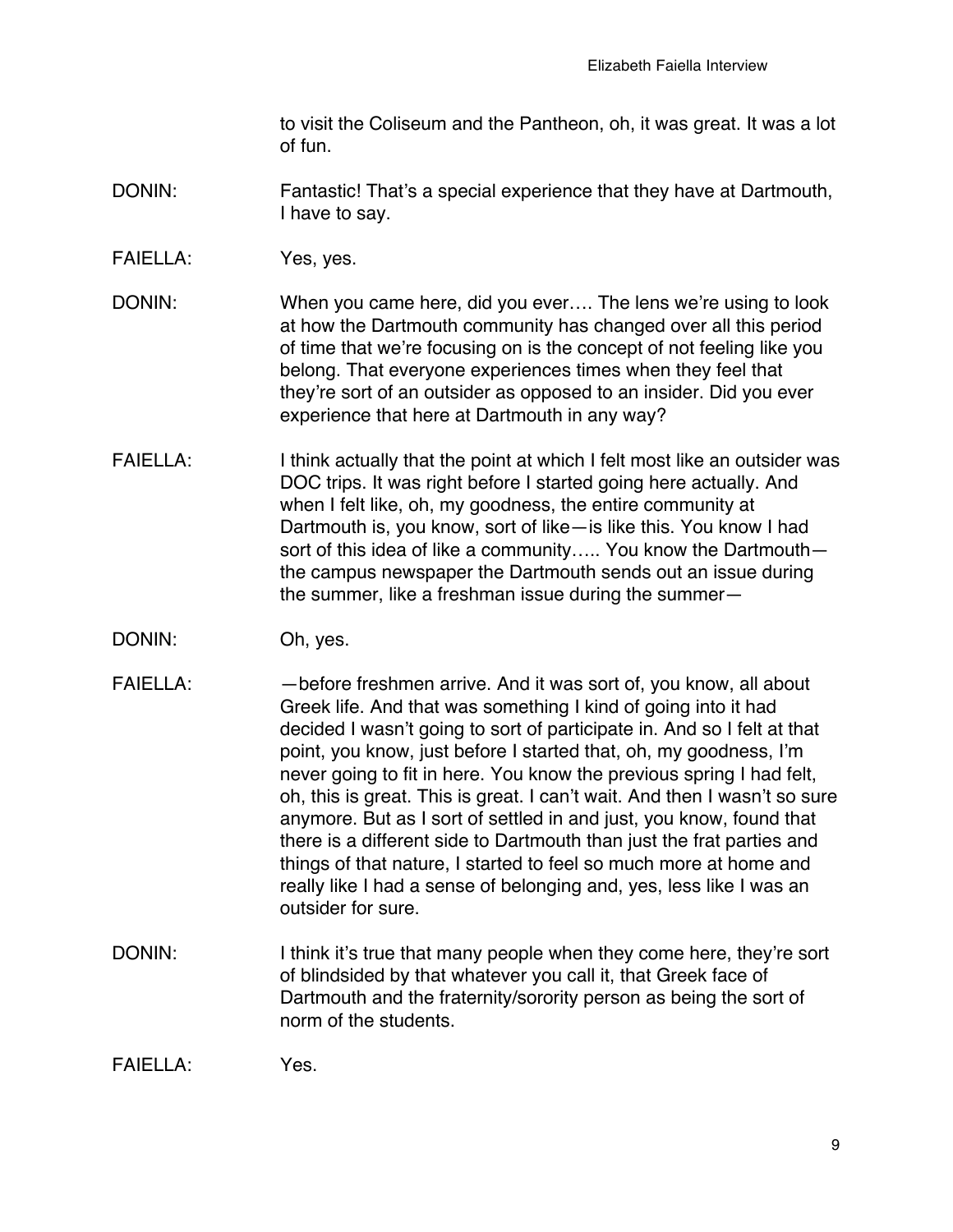- DONIN: And as you've discovered and so many others have, that's not true.
- FAIELLA: Right, right.
- DONIN: There's so much more to the Dartmouth student body than what the media portrays as sort of the frat boy kind of person.
- FAIELLA: Absolutely. Yes. And I think also one of the things I discovered was, you know, not everyone who was in a fraternity or sorority was sort of what you'd think of as the stereotypical fraternity or sorority member. And you could relate to them in ways outside of, you know, any participation in the Greek system. So I think that, you know, that was a good realization for me. Just because someone is participating in Greek life at college doesn't mean that they're, you know, a typical—or what you would consider a typical—sorority girl or fraternity guy.
- DONIN: DONIN: Did you ever feel any pressure to be what-I guess they call it affiliated? I mean was that ever a big deal? Did you ever feel that pressure?
- FAIELLA: It was never a big deal for me. And I think, you know, part of it was that I had already sort of followed the group that I felt I belonged in. But, yes, I actually— I know that there are people who do feel that pressure. But I didn't feel it.
- DONIN: Mm-hmm. Well, as you say, you had already found your place.
- FAIELLA: Mm-hmm. Yes.
- DONIN: That's good. Let's see here now. Since you grew up in New Hampshire, I guess this isn't—Dartmouth's location probably didn't play as big a role in your adjustment to life here. For some I think the rural nature, remoteness, whatever words you want to use, has a much bigger impact on their sense of belonging here. But for you this was just another part of New Hampshire. You were used to it.
- FAIELLA: Yes. And actually—I mean it is interesting because, you know, growing up I had to drive everywhere. I kind of lived in a back road and everywhere was about like 15 to 30 minutes away from where I lived. And at Dartmouth you walk everywhere. And there's something about not having a car, you know, as a student, and not—you kind of do wind up staying pretty much in this very small area. And because everyone's walking around and it's such a small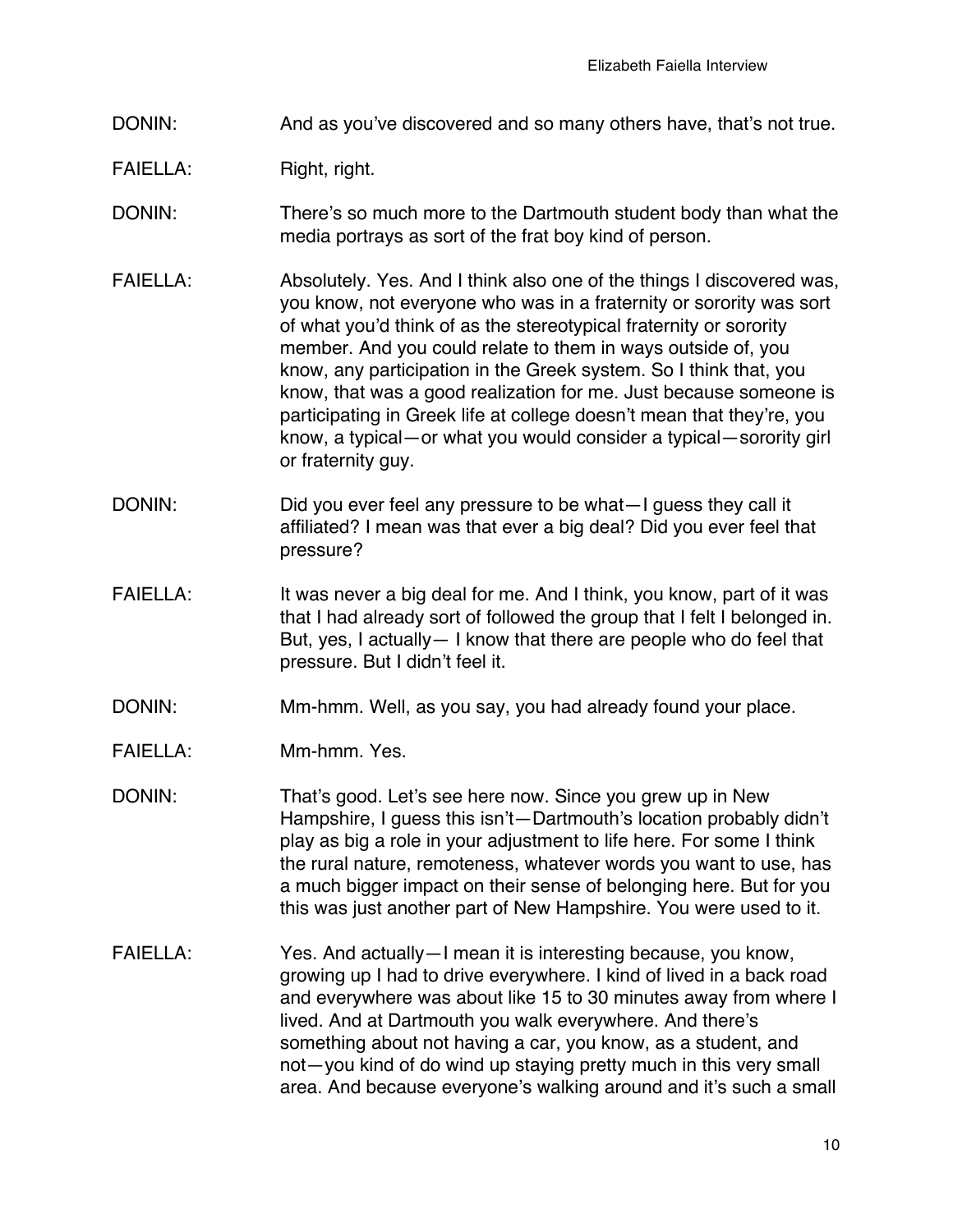school, you see people you recognize everywhere. So that was a different experience for me than growing up where you had to kind of like very purposefully make a decision to go see somebody, you know, and to go visit. And at Dartmouth, you know, visiting with people and getting to know people happened sort of organically. And you were seeing them quite frequently because you were all in the same space then. So I think there's a closeness to this community and sort of a shared experience of almost everything: like, you know, where you live and where you eat. You might not have at, you know, at like a school in a city or a school in a different area.

- DONIN: Well, there's something to be said for the residential nature of this experience. As you say, you're all living within walking distance of one another practically. And you're not encapsulated in your cars. You move around during the day.
- FAIELLA: Yes.
- DONIN: I should know this, but are freshmen allowed to have cars when they come on campus now?
- FAIELLA: I don't think they are, but I don't remember actually. Yes, I don't know.
- DONIN: But you basically feel like you're all in the same boat because everybody's here more or less carless and walking around. I hadn't thought about that.
- FAIELLA: Yes.
- DONIN: So there's a lot more sort of casual interactions with people.
- FAIELLA: Right. You kind of you just encounter people, you know, on The Green or in front of the library or wherever. So these kinds of spontaneous conversations happen quite frequently.
- DONIN: Mm-hmm.
- FAIELLA: Yes.
- DONIN: Standing in line for food.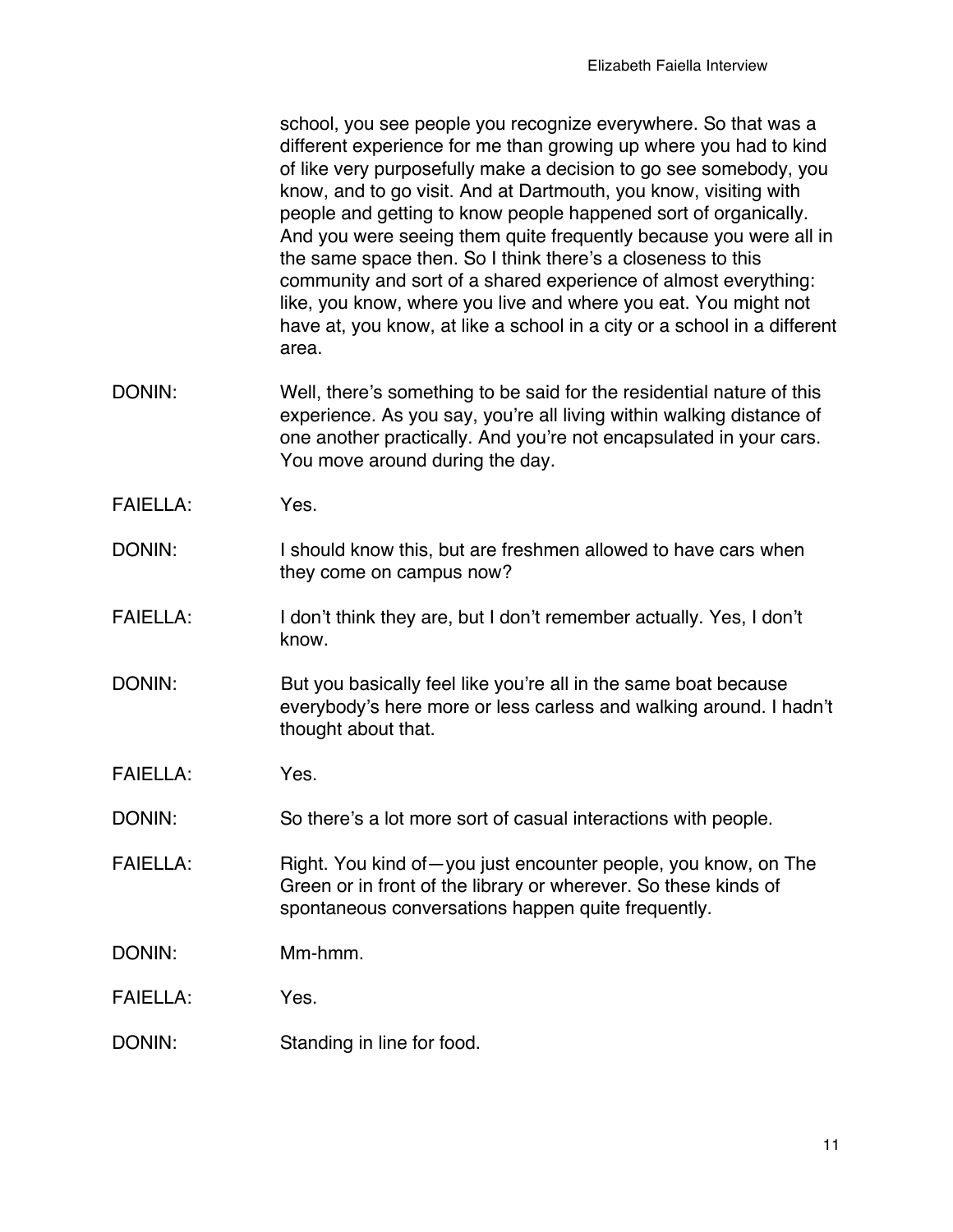- FAIELLA: Yes, yes. A lot of standing in line for food. [Laughter] A very high percentage of my Dartmouth experience.
- DONIN: It's true. It's true. So are you able to describe how your four years here within the Dartmouth community has changed you or changed your view of what your community is now? You're in a special sort of place because you're still—even though your class has graduated, you're still among those ʻ12's who are here. I don't know how many there are. But have you been able to maintain a community here since graduation time? I just asked you three questions in a row. [Laughter]
- FAIELLA: Sure. That's okay. [Laughter]. Yes. I mean I'm continuing actually to live in the off-campus house that my friends and I lived in. And, you know, as I'm kind of transitioning into "real life," I have this nice like, you know, continuity of being able to stay with these people who, you know, we shared so many experiences together. And of course that house has—you know some people have kind of cycled in and out. But it's always been a place where I felt very much like I had close friendships, and you kind of have this familial feeling.

 I mean I think it's interesting because growing up in a small town in New Hampshire; and just one more thing about like after college, I've definitely continued to kind of develop my outside of Dartmouth friend group, and of course a lot of my friends have now graduated. So I have fewer friends in the student community now. But I definitely have been getting more involved in sort of, you know, local life and just kind of developing those friendships in the music community, in like folk music and also in my church and all those things.

 So as far as my experience at Dartmouth changing me, I think growing up in New Hampshire in sort of this rural area, you really very rarely encounter minorities, minority groups. And at Dartmouth I think that was a really rich part of my experience is that, you know…. I mean in X.ado, a lot of the people—and it's not this way because that's part of the bylaws or anything—but a lot of the people who join X.ado are Asian. And I kind of got to experience, you know, just a little bit of like where they're coming from and realize that we had a lot in common. And of course we were just, you know, after a little while, you kind of forget that you're different in a lot of ways. But also you kind of celebrate each other's differences and joke about each other's differences together. And so, you know, having that experience of interacting with people